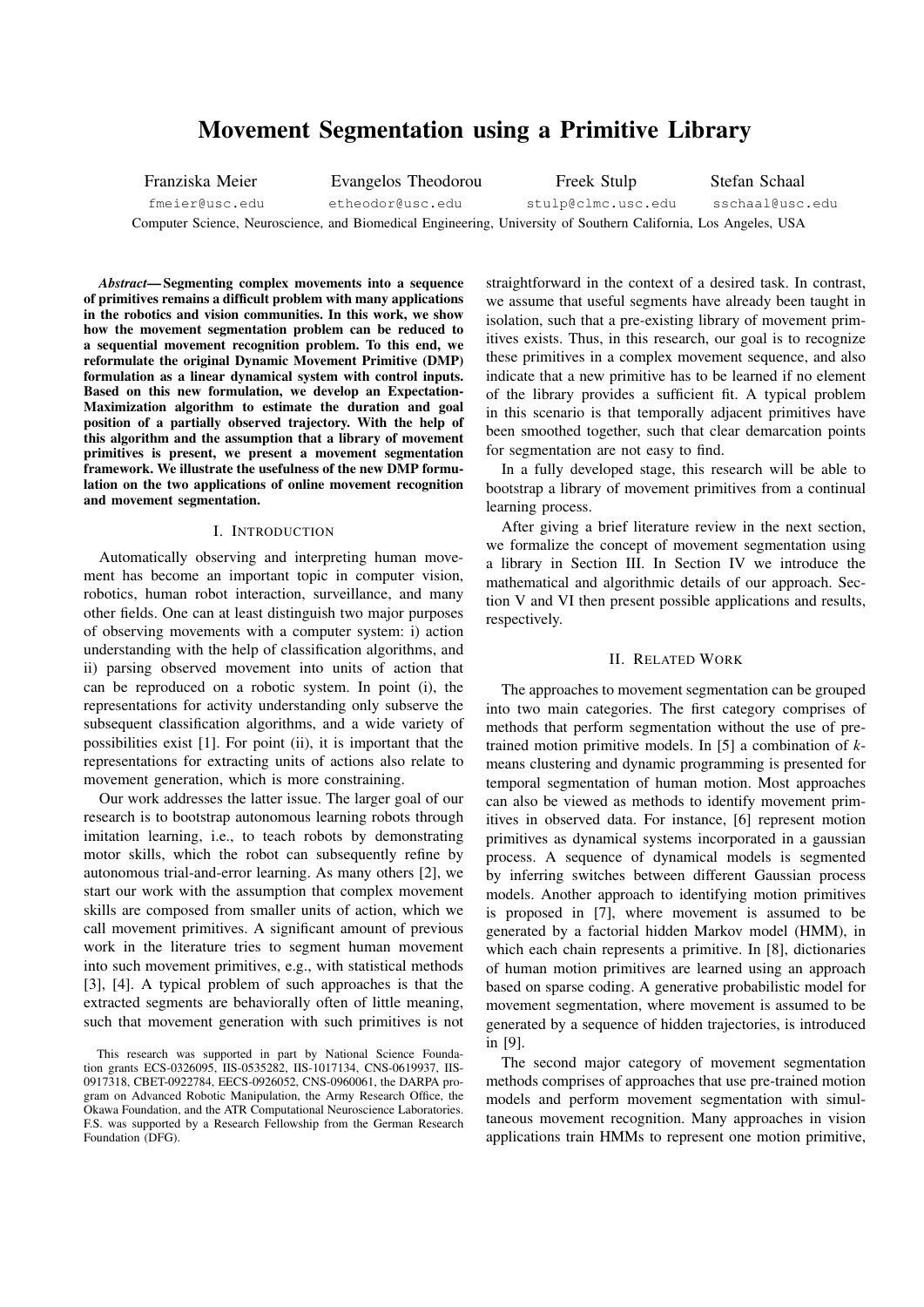for instance [10] and [11]. While in [10] stochastic contextfree grammars are used to probabilistically parse likelihood outputs of HMMs to obtain the most likely sequence of segments, [11] first applies adaboost to combine several HMMs to learn a strong classifier for one primitive, and then employs a dynamic programming approach to perform simultaneous recognition and segmentation. [12] represents human motion through autoregressive models and utilizes a version of the condensation filtering algorithm that automatically switches between the models. More details on movement segmentation in the vision community is given in [1].

# III. MOVEMENT SEGMENTATION USING A LIBRARY OF MOVEMENT PRIMITIVES

When performing movement segmentation based on an observed trajectory  $\mathbf{Y} = {\mathbf{y}_1, \mathbf{y}_2, ..., \mathbf{y}_T}$ , with  $\mathbf{y}_t$  as the vector of state variables for all degrees-of-freedom (DOFs) at time *t*, it is, in general, not known, what and how many motion segments  $Y = [Y^{(1)}, Y^{(2)}, \dots, Y^{(N)}]$  are present. Even if the sequence of  $N$  primitives within  $Y$  is known, it is still necessary to identify switching points between segments to carry out segmentation. Thus, the segmentation problem is divided into three subproblems:

- determining the number *N* of segments within Y,
- estimating start and end time of each segment  $Y^{(n)}$ ,
- and recognizing which primitive from the library is executed in each segment  $Y^{(n)}$ .

In this paper we aim at movement segmentation with simultaneous movement recognition.

We approach the segmentation problem by assuming that a library  $\mathscr L$  of movement primitives exists, which contains all primitives expected to appear in any observed trajectory. Furthermore, we assume that the first observed data point is the starting point of the first motion segment  $Y^{(1)}$ . Thus, we begin the segmentation by determining the time  $t_1$  that corresponds to the end of segment  $\mathbf{Y}^{(1)} = \mathbf{Y}_{1:t_t}$  such that  $\mathbf{Y}_{1:t_1}$ optimally matches one of the movement primitives in library  $\mathscr{L}$ . The optimal matching is done in an online fashion by increasing the value of  $t_1$  from a start time until the trajectory  $Y_{1:t_1}$  can be recognized with high statistical confidence as a primitive in library  $\mathscr{L}$  – note that  $t_1$  will, in general, not be the same as the true duration of a primitive due to the temporal overlapping of primitives when performed in sequence. Once  $t_1$  has been found,  $Y^{(1)}$  is removed from the sequence Y, and the whole process is repeated. As a result, the movement segmentation problem has been reduced to the problem of online sequential movement recognition.

In order to realize online movement recognition, we have to address two open questions. First, a representation is needed for the movement primitives in the library  $\mathscr{L}$ , and second we require a recognition algorithm that is suitable for recognition of *partially observed motions*, as we have to assume that temporally adjacent primitives have been smoothed together, a phenomenon addressed as co-articulation in the behavioral literature [13]. We have chosen to represent the movements as Dynamic Movement Primitives (DMP) [14].

DMPs have a compact representation and can be formulated such that they are parameterized by the movement duration τ and goal position *g* of the encoded motion, i.e., the segmentation point if no co-articulation were present. Having the duration and goal position as open parameters enables us to represent many different versions of the same movement primitives, as DMPs have especially designed temporal and spatial generalization properties. We show how the original DMP formulation is expressed as a linear dynamical system (LDS) with control inputs. Additionally, we demonstrate how the new formulation together with the library of primitives is used to solve both movement recognition and movement duration in a well-define statistial maximum-likelihood estimation problem, which is solved with an Expectation-Maximization algorithm.

# IV. KALMAN FILTER FORMULATION OF DYNAMIC MOVEMENT PRIMITIVES

Dynamic Movement Primitives (DMPs) encode a desired movement trajectory in terms of the attractor dynamics of nonlinear differential equations [14]. For a 1 DOF system, the equations are:

$$
\frac{1}{\tau}\dot{z} = \alpha_z(\beta_z(g-p)-z) + sf
$$
\n
$$
\frac{1}{\tau}\dot{p} = z
$$
\n(1)

such that  $p, \dot{p}, \ddot{p} = \dot{z}$  are position, velocity, and acceleration of the movement trajectory, where

$$
f(x) = \frac{\sum_{i=1}^{N} \psi_i w_i x}{\sum_{i=1}^{N} \psi_i}, \text{ with } \psi_i = \exp\left(-h_i(x-c_i)^2\right)
$$

with

and

$$
s = \frac{g - p_0}{g_{fit} - p_{0,fit}} = \frac{g - p_0}{\Delta g}
$$

 $\frac{1}{\tau}\dot{x} = -\alpha_x x$ 

1

In general, it is assumed that the duration  $\tau$  and goal position *g* are known. Thus, given  $\tau$  and *g* the DMP is parametrized through weights  $\mathbf{w} = (w_1, ..., w_N)^T$  which are learned to represent the shape of any smooth movement. During this fitting process, the scaling variable *s* is set to one, and the value of ∆*g* is stored as a constant for the DMP.

In our problem setting the parameter roles are reversed. We are given a library of dynamic movement primitives

$$
\mathcal{L} = \{\Theta^{(1)}, \ldots, \Theta^{(m)}, \ldots, \Theta^{(M)}\},\
$$

where  $M$  is the number of movement primitive in the library and  $\Theta^{(m)} = {\mathbf{w}^{(m)}, \Delta g^{(m)}}$ . Assuming we know which primitive has generated a partially observed motion  $Y$ , we can plug the corresponding w and ∆*g* in (1), but are left wondering about which value to use for  $\tau$  and *g*. We would like to determine these values such that the distance between the trajectory  $P$  produced by  $(1)$  and the observed trajectory Y is minimal.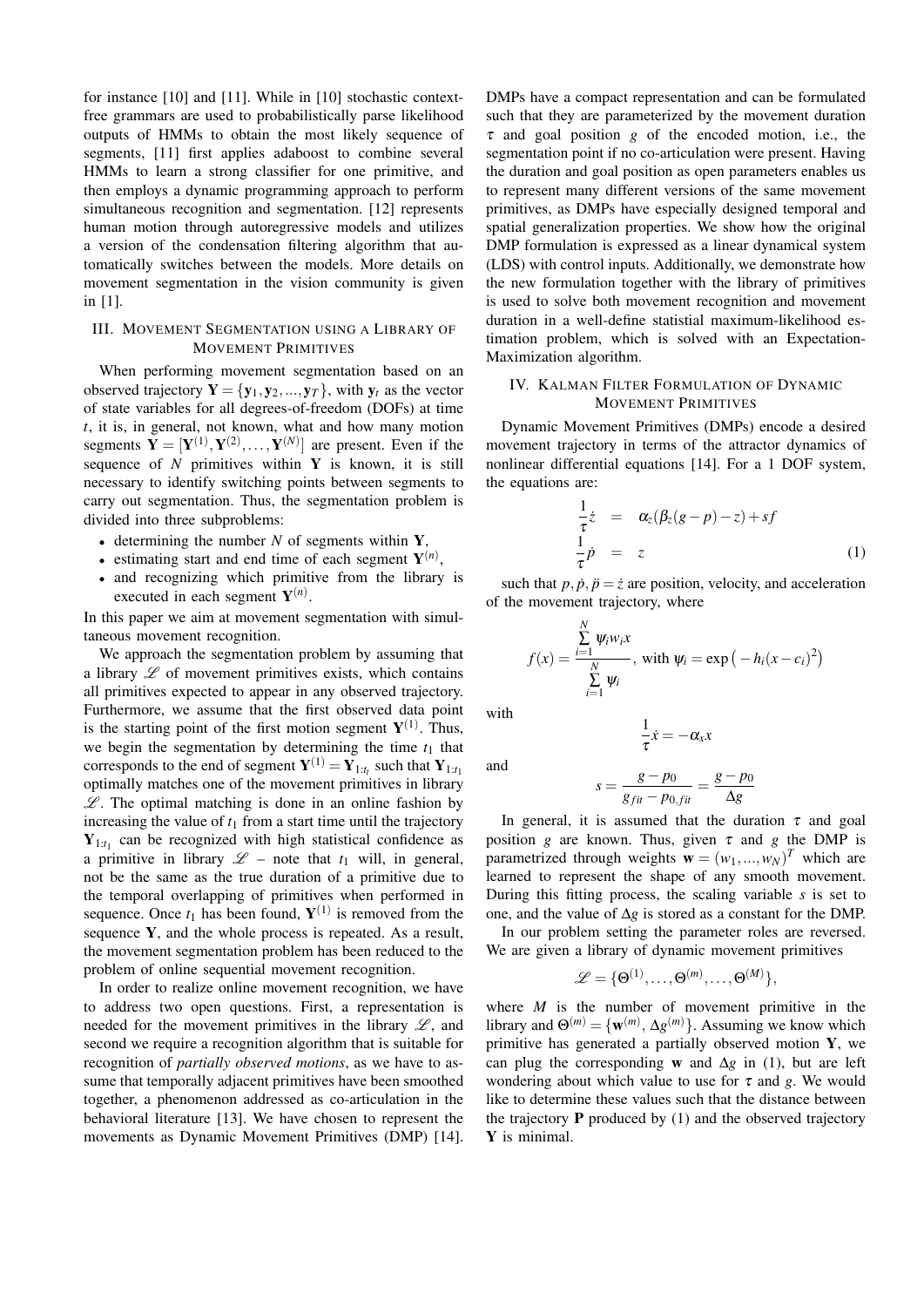To accomplish this goal, we reformulate the original DMP to take the form of a linear dynamical system, with τ and *g* as the key system parameters. As a result, the estimation of  $\tau$ , *g* becomes a system identification problem, and the similarity measure between  $Y$  and  $P$  is given through the likelihood  $p(Y|\tau,g)$ .

# *A. Reformulation*

The DMP equations are discretized using Euler discretization with time step ∆*t*, resulting in

$$
x_t = -\alpha_x x_{t-1} \tau \Delta t + x_{t-1}
$$
  
\n
$$
z_t = (\alpha_z (\beta_z (g - p_{t-1}) - z_{t-1}) + sf(x_{t-1})) \tau \Delta t + z_{t-1}
$$
  
\n
$$
p_t = z_{t-1} \tau \Delta t + p_{t-1}
$$

Next, we formulate the discrete time DMP as a linear dynamical system with inputs and Gaussian noise. Let  $s_t$  $(z_t$  *p<sub>t</sub>*)<sup>*T*</sup> be the (hidden) state of the primitive and *y<sub>t</sub>* the observed trajectory point at time step *t*. We can write the stochastic DMP as

$$
\begin{array}{rcl}\n\mathbf{s}_t & = & \mathbf{A}_1 \mathbf{s}_{t-1} + \mathbf{A}_2 \mathbf{s}_{t-1} \tau + \mathbf{B} * \tau * u_{t-1} + \varepsilon \\
y_t & = & \mathbf{C} \, \mathbf{s}_t + v\n\end{array}
$$

where  $\varepsilon \sim N(0, \mathbf{Q})$  and  $v \sim N(0, \mathbf{R})$ . The state transition matrices  $A_1$  and  $A_2$  are defined as

$$
\mathbf{A}_1 = \begin{pmatrix} 1 & 0 \\ 0 & 1 \end{pmatrix}, \mathbf{A}_2 = \begin{pmatrix} -\alpha_z \Delta t & -\alpha_z \beta_z \Delta t \\ \Delta t & 0 \end{pmatrix}.
$$

The control input matrix  $\bf{B}$  and the observation matrix  $\bf{C}$  are set to

$$
\mathbf{B} = \begin{pmatrix} \Delta t \\ 0 \end{pmatrix}, \ \mathbf{C} = \begin{pmatrix} 0 & 1 \end{pmatrix}
$$

and the control input  $u_t$  is computed as

$$
u_t = \alpha_z \beta_z g + s f(x_t).
$$

Note that the phase variable x is not part of the state  $s_t$  and only influences the input  $u_t$ .

#### *B. Parameter Estimation*

The parameters of the stochastic DMP formulation are given by

$$
\theta_{all} = \{ \mathbf{w}, \Delta g, \tau, g, \mathbf{A}_1, \mathbf{A}_2, \mathbf{B}, \mathbf{C}, \mathbf{Q}, \mathbf{R} \}.
$$

However, the state transition, control input and observation matrices are fixed and do not depend on the problem setting. Furthermore, we assume that the weights w and the value of ∆*g* are known for primitives in the library. Thus the open parameters that can influence the likelihood of observing a trajectory Y are

$$
\theta = \{\tau, g, \mathbf{Q}, \mathbf{R}\}
$$

The goal is to estimate these parameters given an observed trajectory  $\mathbf{Y} = \{y_t\}_{t=1}^T$  using maximum likelihood estimation. Because the model has hidden variables  $S = \{s_t\}_{t=1}^T$  we use an Expectation Maximization algorithm to estimate these variables.

• Given – Partially observed movement  $Y_{1:T}$ – weights w and ∆*g* of movement – initial estimate of goal *g* and duration τ – state transition matrix  $\mathbf{A} = \mathbf{A}_1 + \mathbf{A}_2 \tau$  and control matrix **B** – observation matrix  $C$  and noise covariance matrices  $O$ ,  $R$ • for  $i = 1$  : *iter<sub>max</sub>* % *perform forward kalman filter −* init  $\hat{\mathbf{s}}_{f,0}^{+} = \mathbb{E}[\mathbf{s}_0]$  and  $\mathbf{V}_{f,0} = \mathbb{E}[(\mathbf{s}_0 - \hat{\mathbf{s}}_{f,0}^{+})(\mathbf{s}_0 - \hat{\mathbf{s}}_{f,0}^{+})^T]$  $-$  for  $t = 1:7$ ∗ P*f*,*<sup>t</sup>* = A V*f*,*t*−1A+Q \*  $\mathbf{K} = \mathbf{P}_{f,t} \mathbf{C}^T (\mathbf{C} \mathbf{P}_{f,t} \mathbf{C}^T + \mathbf{R})^{-1}$  $\hat{\mathbf{s}}_{f,t} = \mathbf{A} \hat{\mathbf{s}}_{f,t-1}^+ + \mathbf{B} u_{t-1}$  $\hat{\mathbf{s}}_{f,t}^{+} = \hat{\mathbf{s}}_{f,t}^{-} + \mathbf{K} (y_t - \mathbf{C} \hat{\mathbf{s}}_{f,t}^{-})$ ∗ V*f*,*<sup>t</sup>* = (I−K C)P*f*,*<sup>t</sup>* \*  $c_t = \mathcal{N}(y_t | \mathbf{C} \hat{\mathbf{s}}_{f,t}^{-1}, \mathbf{C} \mathbf{P}_{f,t} \mathbf{C}^T + \mathbf{R})$ end % *perform smoothing and compute needed expectations*  $\mathbf{F} = \hat{\mathbf{s}}_{f,T}^+$  and  $\mathbf{V}_T = \mathbf{V}_{f,T}$  $-$  for  $t = (T - 1) : 1$ ∗ J*<sup>t</sup>* = V*f*,*t*A(P*f*,*t*+1) −1 ∗ V*<sup>t</sup>* = V*f*,*<sup>t</sup>* −J*t*(P*f*,*t*+<sup>1</sup> −V*t*+1)J *T t* \*  $\hat{\mathbf{s}}_t = \hat{\mathbf{s}}_{f,t}^{+} + \mathbf{J}_t(\hat{\mathbf{s}}_{t+1} - \hat{\mathbf{s}}_{f,t+1}^{-})$  $\mathbb{E}[\mathbf{s}_t] = \hat{\mathbf{s}}_t \ \ast \ \mathbb{E}[\mathbf{s}_t \mathbf{s}_t^T] = \mathbf{V}_t + \hat{\mathbf{s}}_t \hat{\mathbf{s}}_t^T \ \ast \ \mathbb{E}[\mathbf{s}_t \mathbf{s}_{t-1}^T] = \mathbf{J}_{t-1} \mathbf{V}_t + \hat{\mathbf{s}}_t \hat{\mathbf{s}}_{t-1}$ end % *compute log likelihood*  $-l = \sum_{t=1}^{T} \ln(c_t)$ % *collect statistics and update parameters g and* τ – Σ<sub>1</sub> = 0; Σ<sub>2</sub> = 0; Σ<sub>3</sub> = 0; Σ<sub>4</sub> = 0  $-$  for  $t = 2 : T$ 

 $\mathbf{X} \times \Sigma_1 = \Sigma_1 + Tr(\mathbf{A}_2^T \mathbb{E}[\mathbf{s}_t \mathbf{s}_{t-1}^T]) + \mathbb{E}[\mathbf{s}_t]^T \mathbf{B} u_{t-1}$ 

return log likelihood *l* and updated parameters τ,*g*

 $\Sigma_2 = \Sigma_2 + u_{t-1}^T \mathbf{B}^T \mathbf{B} u_{t-1}$  $\hat{u} = f(x_{t-1})/(\Delta g) + \alpha_z \beta_z$ 

 $\ast$  Σ<sub>4</sub> = Σ<sub>4</sub> + *û***B**<sup>T</sup>**B** *û*;

– end  $-\tau = \Sigma_1/\Sigma_2;$  $-$  *g* = 1/τ \* (Σ<sub>4</sub>)<sup>-1</sup>Σ<sub>3</sub>;

end

 $\Sigma_1 = \Sigma_1 - Tr(\mathbf{A}_2 \mathbb{E}[\mathbf{s}_{t-1}\mathbf{s}_{t-1}^T] \mathbf{A}_1^T) - \mathbb{E}[\mathbf{s}_{t-1}]^T \mathbf{A}_1^T \mathbf{B}_{u_{t-1}}$ <br>
\*  $\Sigma_2 = \Sigma_2 + Tr(\mathbf{A}_2 \mathbb{E}[\mathbf{s}_{t-1}\mathbf{s}_{t-1}^T] \mathbf{A}_2^T) + 2 \mathbb{E}[\mathbf{s}_{t-1}]^T \mathbf{A}_2^T \mathbf{B}_{u_{t-1}}$ 

 $\mathbf{r} \times \Sigma_3 = \Sigma_3 + \hat{u} \mathbf{B}^T (\mathbb{E}[\mathbf{s}_t] - \mathbf{A}_1 \mathbb{E}[\mathbf{s}_{t-1}] - \mathbf{A}_2 \mathbb{E}[\mathbf{s}_{t-1}] \tau)$ 

The complete data log likelihood is given by:

$$
\ln p(\mathbf{Y}, \mathbf{S} | \tau, g) = \ln p(\mathbf{s}_1) \n+ \sum_{t=2}^{T} \ln p(\mathbf{s}_t | \mathbf{s}_{t-1}, \mathbf{A}_1, \mathbf{A}_2, \mathbf{B}, u_{t-1}, \mathbf{Q}, \tau, g) \n+ \sum_{t=1}^{T} \ln p(y_t | \mathbf{s}_t, \mathbf{C}, \mathbf{R})
$$

Taking the expectation of the complete-data log likelihood with respect to the posterior  $p(S|Y, \theta^{old})$  defines the function

$$
Q(\boldsymbol{\theta}, \boldsymbol{\theta}^{old}) = \mathbb{E}_{\mathbf{S}|\boldsymbol{\theta}^{old}} \big[ \ln p(\mathbf{Y}, \mathbf{S}|\boldsymbol{\theta}) \big],
$$

which we want to maximize with respect to  $\theta$ . The maximum likelihood solution of all parameters in  $\theta$  are found analytically. Taking the derivative of  $Q(\theta, \theta^{old})$  with respect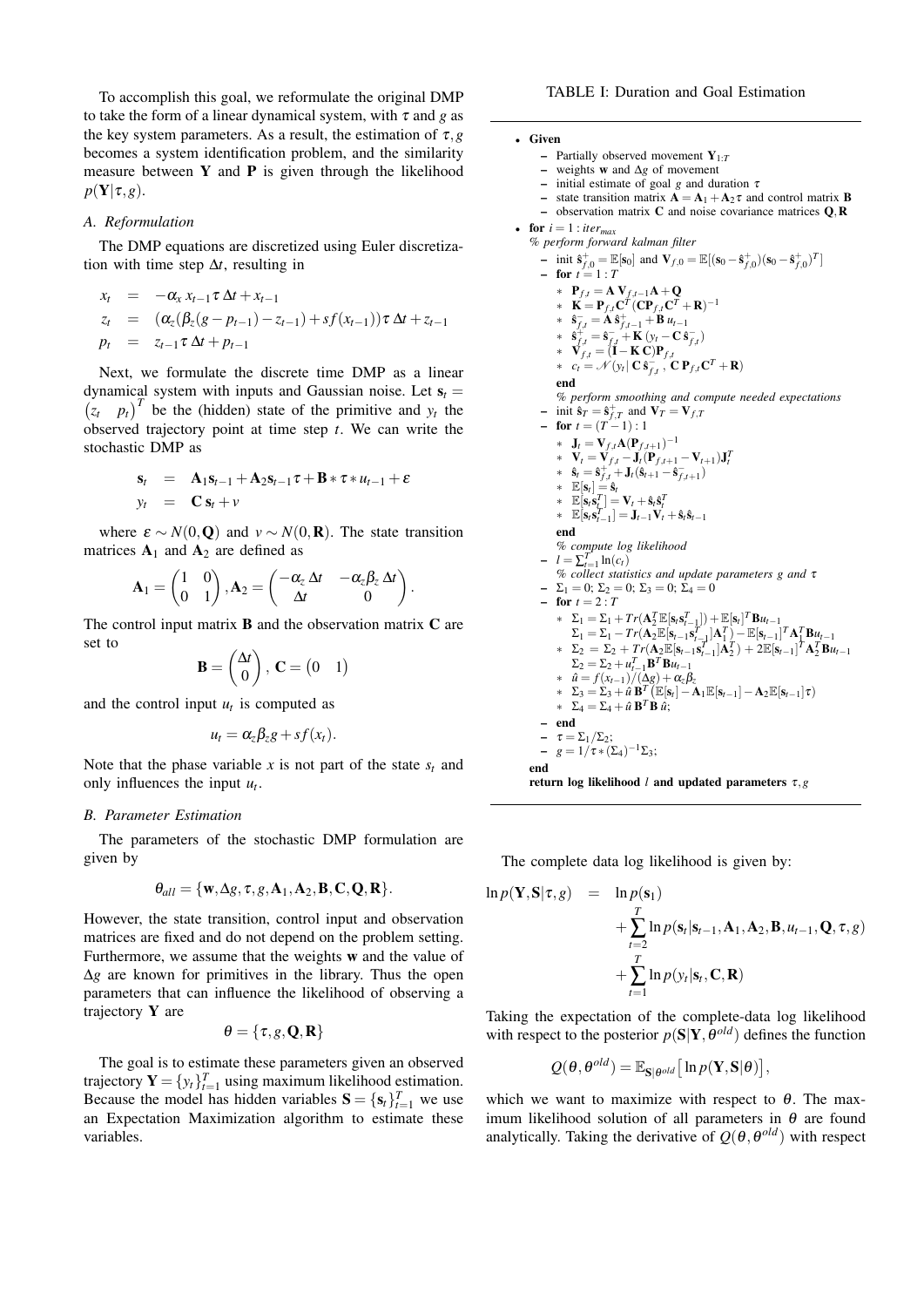to  $\tau^1$  and solving for  $\tau$ , yields

$$
\tau = \frac{\Sigma_1}{\Sigma_2}
$$

where  $\Sigma_1$  and  $\Sigma_2$  are given through

$$
\Sigma_{1} = \sum_{t=2}^{T} \{ Tr(\mathbf{A}_{2}^{T} \mathbb{E}[\mathbf{s}_{t} \mathbf{s}_{t-1}^{T}]) + \mathbb{E}[\mathbf{s}_{t}^{T}] \mathbf{B} u_{t-1} \n- Tr(\mathbb{E}[\mathbf{s}_{t-1} \mathbf{s}_{t-1}^{T}] \mathbf{A}_{1}^{T} \mathbf{A}_{2}) - \mathbb{E}[\mathbf{s}_{t-1}]^{T} \mathbf{A}_{1}^{T} \mathbf{B} u_{t-1} \} \n\Sigma_{2} = \sum_{t=2}^{T} \{ Tr(\mathbb{E}[\mathbf{s}_{t-1} \mathbf{s}_{t-1}^{T}] \mathbf{A}_{2}^{T} \mathbf{A}_{2}) \n+ 2 \mathbb{E}[\mathbf{s}_{t-1}^{T}] \mathbf{A}_{2}^{T} \mathbf{B} u_{t-1} + u_{t-1}^{T} \mathbf{B}^{T} \mathbf{B} u_{t-1} \}.
$$

Optimizing for *g* results in the update

$$
g = \frac{1}{\tau} (\Sigma_4)^{-1} \Sigma_3,
$$

with

$$
\Sigma_3 = \sum_{t=2}^T \hat{u}_{t-1}^T \mathbf{B}^T \mathbf{B} \hat{u}_{t-1}
$$
  

$$
\Sigma_4 = \sum_{t=2}^T \hat{u}_{t-1}^T \mathbf{B}^T (\mathbf{s}_t - \mathbf{A}_1 \mathbf{s}_{t-1} - \mathbf{A}_2 \mathbf{s}_{t-1} \tau)
$$

and

$$
\hat{u}_t = \frac{f(x_t)}{\Delta g} + \alpha_z \beta_z
$$

To compute the maximum likelihood estimation of  $\theta$ , the following expectations are needed:

$$
\mathbb{E}\left[\mathbf{s}_{t-1}\right] = \hat{\mathbf{s}}_{t-1} \n\mathbb{E}\left[\mathbf{s}_{t-1}\mathbf{s}_{t-1}^T\right] = cov(\mathbf{s}_{t-1}, \mathbf{s}_{t-1}) + \hat{\mathbf{s}}_{t-1}\hat{\mathbf{s}}_{t-1}^T \n\mathbb{E}\left[\mathbf{s}_t\mathbf{s}_{t-1}^T\right] = cov(\mathbf{s}_t, \mathbf{s}_{t-1}) + \hat{\mathbf{s}}_t\hat{\mathbf{s}}_{t-1}^T.
$$

The estimates of the state and covariance matrices are calculated through Kalman smoothing. In Table I the complete algorithm for updating the goal and duration parameter of a 1*D* trajectory is given.

So far we have presented a probabilistic version of Dynamic Movement Primitives. With the probabilistic formulation it is possible to estimate the duration  $\tau$  and the goal position *g* of a partially observed trajectory. In the next section we describe how this new formulation is used to perform movement recognition and prediction of the goal position of a partially observed motion, and how to perform movement segmentation.

## V. APPLICATIONS

In the previous section we have seen that given the weights w of the DMP we can estimate the optimal  $\tau$  and  $\varrho$  for an observed trajectory Y. However, in reality we do not know



Fig. 1: Illustration of EM fitting of a partially observed trajectory. (Top) 3 primitives in the library. (Bottom) Observed trajectory in blue, and the estimated goal, duration and likelihood estimates for each primitive obtained through the EM algorithm. The green dashed line shows the predicted rest trajectory, given the estimates of  $g^{(m)}$ ,  $\tau^{(m)}$ .

the w that generated the observations. Thus we build a library of movement primitives containing all primitives expected to be observed. Each primitive is parametrized through

$$
\Theta^{(m)} = \{ \mathbf{w}^{(m)}, \Delta g^{(m)}, \theta^{(m)} = \{ \tau^{(m)}, g^{(m)}, \mathbf{Q}^{(m)}, \mathbf{R}^{(m)} \} \}.
$$

Given the library, we can optimize the parameters  $\theta^{(m)}$  for each primitive by plugging  $\mathbf{w}^{(m)}$  and  $\Delta g^{(m)}$  into (1) and executing the EM algorithm as described in Table I. This is illustrated in Fig. 1, where the library consists of the three letters 'a', 'o' and 'u'. The blue line represents the partially observed trajectory that is used to fit the duration and goal parameters for all three primitives. For letters 'a' and 'o' we see that the resulting goal position makes sense, and that both letters are possible. Freek: How can we see that? I don't understand where this is visualized.

### *A. Creating the Library*

During the creation of a primitive library we want to get an average estimate of all parameters in  $\Theta^{(m)}$ . Given *N* examples of each primitive *m*, we first need to learn the corresponding averaged weights  $w^{(m)}$ . Since for each training instance, we know the duration and goal position, this is easily done by weighted linear regression. Note that in this phase, the value of *s* in Equation (1) is set to one. However, for recognition purposes we will need an average estimate of ∆*g* (*m*) , thus the mean of the goal offset across all training instances for primitive *m* is computed. The same is done for duration  $\tau$  and goal position *g*, as these averaged values serve as plausible initial values for the EM algorithm.

Given the weights  $\mathbf{w}^{(m)}$  the duration  $\tau^{(m)}$  and the goal distance  $\Delta g^{(m)}$  for each primitive, we can learn the noise matrices  $\mathbf{Q}^{(m)}$  and  $\mathbf{R}^{(m)}$  as well. This is done by using the expectation maximization algorithm as described in Table I, with the difference that  $\tau$  and *g* values are known, and thus fixed, and values for  $Q$  and  $R$  need to be updated. Update equations for the covariance matrices are found following the

<sup>&</sup>lt;sup>1</sup>Note that the phase variable  $x_t$  is not part of state  $s_t$  although  $x_t$  depends on  $\tau$ . However, one can show that the inclusion of  $x_t$  in  $s_t$  with the assumption of no noise on  $x_t$ , leads to the same update equation for  $\tau$ .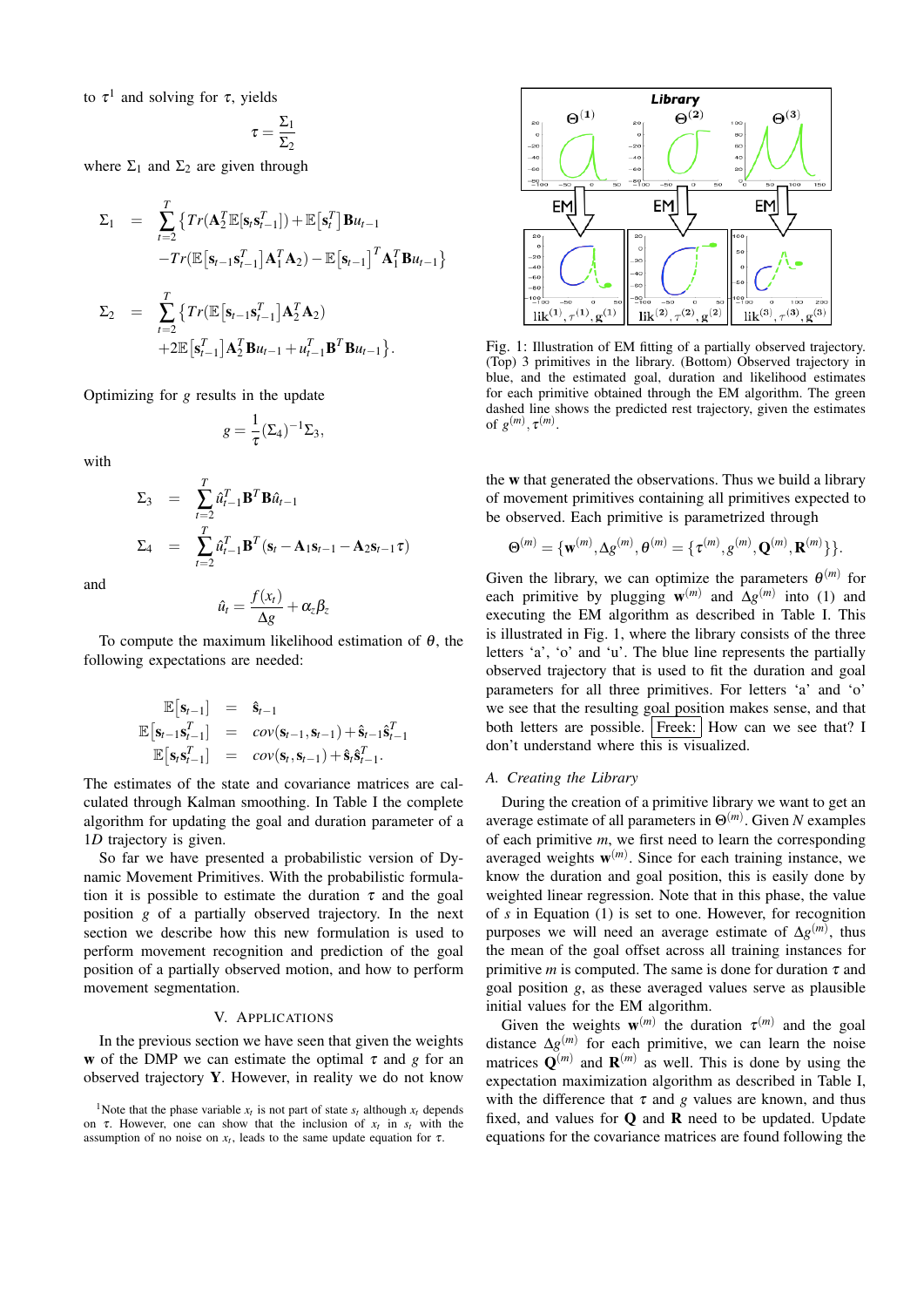steps in [15] in the section on how to learn linear dynamical systems.

## *B. Movement Recognition and Prediction*

Given the primitive library, it is now possible to perform online movement recognition. While observing a motion, we hypothesize which primitive  $m$  in  $\mathscr L$  is responsible for the observed trajectory, and where and when it is going to finish. This is achieved by executing the EM algorithm in Table II on  $Y_{1:t}$  for all primitives *m* at each time step *t* until all data points  $y_t$  have been observed, or one of the primitives' likelihood crosses a threshold.

First, the state transition matrices  $A_1, A_2$ , control input matrix *B* and the observation matrix *C* are initialized. These matrices are the same across all primitives in  $\mathscr L$  and do not change their value during the recognition process. Next, the weights  $\mathbf{w}^{(m)}$  that determine the shape of each primitive are set to the average estimates from the library. Then for each primitive *m*, the noise covariances,  $Q^{(m)}$  and  $R^{(m)}$ , and the duration  $\tau^{(m)}$  and goal  $g^{(m)}$  are initialized with the values from the library. The noise covariances will not be updated once initialized. Thus the only parameters that change as more data points *y<sup>t</sup>* become available are the duration and goal parameter for each primitive.

At each time step *t* we optimize each primitive for  $\tau^{(m)}$  and  $g^{(m)}$  as to best fit the partially observed trajectory  $Y_{1:t}$ . This is done by running the EM algorithm Freek: missing word? updating the current estimates of  $\tau^{(m)}$  and  $g^{(m)}$ . Some attention is required when updating the parameter  $\tau$ . When trying to optimize the duration of a primitive that is incompatible with  $Y_{1:t}$ , it can happen that  $\tau$  approaches extremely small or large values that are unreasonable. Thus we constrain  $\tau$  to be in the interval  $[\tau_{min}, \tau_{max}]$ . If at time step *t* the update step produces a  $\tau$  outside that interval, the EM step is aborted for this time step, and the recognition procedure will retry for that primitive at the next time step.

Furthermore, instead of running the EM algorithm until convergence for each time step, we choose to perform 10 iterations at each time step. This saves computational effort and avoids overfitting of  $\tau$  and  $g$  in the very beginning when only few data points have been observed. Through the expectation step, we obtain the likelihood of all primitives in the library to have generated  $Y_{1:t}$ . These likelihood values are used to classify the partially observed trajectory as the letter with the currently highest likelihood.

## *C. Movement Segmentation*

We now show how the online movement recognition process is used to perform segmentation on a trajectory that is a sequence of primitives. Let us assume that the complete trajectory  $Y_{1:T}$  consists of two concatenated primitives, for instance a word with two letters. Furthermore, let  $t_1$  be the time step of the last data point of the first letter. It is assumed that the first observed data point  $Y_1$  represents the start position of the first primitive. Then, we try to find the end of the first segment by performing online movement recognition, starting with two data points and keep adding

| • Given                                                                                                                                                                                      |
|----------------------------------------------------------------------------------------------------------------------------------------------------------------------------------------------|
| - first data point $Y_1$ of new segment                                                                                                                                                      |
| - Library of motion primitives $\Theta = {\Theta^{(m)}}_{m=1}^M$                                                                                                                             |
| • for each new data point $v_t$                                                                                                                                                              |
| - add new data point $y_t$ to trajectory $Y_{t-1}$ to obtain $Y_{1:t}$<br>- for each primitive in library                                                                                    |
| * execute 10 iterations of EM on $Y_{1:t}$ to update the pa-<br>rameters $\tau^{(m)}$ , $g^{(m)}$ and compute the new log likelihood<br>$l_t^{(m)} = \ln p(\mathbf{Y}_{1:t}   \theta^{(m)})$ |
| - find the currently most likely primitive: $m_{m l,t}$ =<br>$arg max_{m} l_t^{(m)}$                                                                                                         |
| - if we have surpassed the expected duration of the best<br>primitive, i.e. $t > \tau^{(m_{ml,t})}$ , set $\hat{t}^{(*)} = t$ , then <b>break</b>                                            |
| find segmentation point $t_s = \arg \max_l l_t^{(m_{ml})}$                                                                                                                                   |
| $t \in [t^* - k, t^*]$                                                                                                                                                                       |

data points. At each time step we monitor the likelihood of all primitives. Let  $m_{ml,t}$  be the primitive with the highest likelihood at time step *t*, and  $\tau^{(m_{ml,t})}$  its predicted duration.

Once we reach time step  $t^*$ , such that  $t^* > \tau^{(m_{ml,t})}$ , we assume that we have found or already passed the end point of the first segment. Thus, we stop the procedure and choose the segmentation point  $t_1$  as the point with the highest likelihood in the time interval  $[t^* - k, t^*]$ ,  $t_1 = \arg \max_{t \in [t^* - k, t^*]} (l_t^{(m_{ml})})$ where k is a small value. At the same time the discovered segment is labeled as primitive  $m_{ml,t}$ . Our procedure to finding the end point of a segment is given in Table II. The next segment is found by cutting off the previous segment and restarting the online movement recognition process.

#### VI. EXPERIMENTS

For evaluation purposes we recorded a dataset of 2*D* trajectories of letters and words with a digitizing tablet. All letters that are easily written with one stroke have been recorded, which is a total of 22, and for each letter we created 20 samples. The primitive library was generated using 15 samples of each letter. The 5 remaining instances were used as test instances to evaluate the movement recognition performance.



Fig. 2: Training data obtained from robot.

Additionally, we recorded 3*D* trajectories through kinesthetic teaching using the endeffector of a robotic manip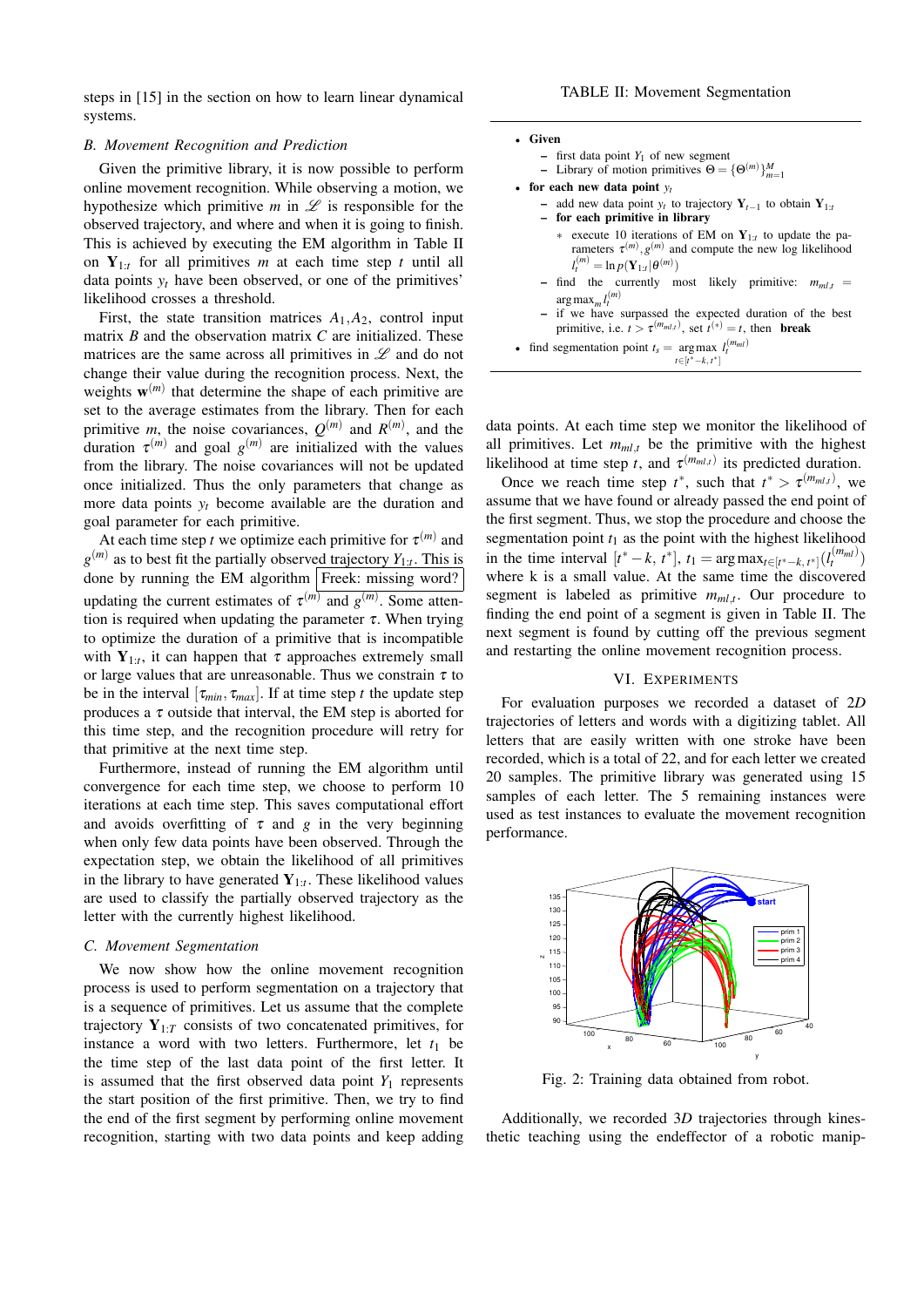ulator (Barrett WAM). The recorded movement trajectory was a demonstration of how to reach for a bottle, move the endeffector to pour the content of water into a cup, to place the bottle to its original start position, and move the endeffector back to its starting pose. Each motion primitive was performed 10 times, of which 9 were used for training the library. The training data for this experiment is shown in Fig. 2. For segmentation evaluation purposes, the complete sequence of all four segments was performed and recorded as a continuous motion.

In the following, first the movement recognition is evaluated, then we present some results showing how the online movement recognition is used for movement segmentation.

#### *A. Movement Recognition and* τ,*g prediction*



Fig. 3: Confusion matrices of recognition results. Rows represent the actual primitives 'a' to 'z', whereas columns represent predicted primitives. The darker a square at *rowi* , *col<sup>j</sup>* the more often primitive *i* was classified as primitive *j*.



Fig. 4: Log Likelihood plots: (Top) online recognition of letter 'a'. The plot illustrates how the likelihood values change for each primitive in the library as more data points become available.

First we evaluate the recognition rate on the test instances of the letter data set. In total there are 110 test instances. When given only half of the trajectory of the test instances 11 of the 110 were miss classified, resulting in a recognition rate of 90%. Given the full trajectory the recognition rate was perfect. The confusion plots of the recognition results are shown in Fig. 3. The typical reason behind a miss classification is that the two confused letters, for instance letters 'a' and 'o', share a similar first trajectory half.



Fig. 5: Parameter evolution plot. For each parameter, the ground truth is shown as the green line.

A typical result of the online recognition is shown in Fig. 4. The task was to recognize a test instance of letter 'a'. The log likelihood at each time step for each movement primitive is shown, where red encodes high likelihood and blue low likelihood. In the beginning all primitives have a high likelihood of having generated the observed partial trajectory. However, as more data points become available, likelihoods of most letters that are not 'a' are dropping. Towards the end, the primitive causing the observations becomes obvious. Similar results are observed when carrying out the same experiment on the robot data, Fig. 4 (bottom). Here an instance of the second primitive is sequentially classified. While the first and fourth primitive have visibly lower likelihoods in the end, the third primitive is almost as likely as the second. This makes sense when looking at the training data. The second (green) and third (red) primitive have almost the same shape.

For the same instance of 'a', we also show how the parameters  $\tau$  and *g* evolve over time, see Fig. 5. After using half of the trajectory points the estimate of  $\tau$  is already close to the ground truth.

## *B. Movement Segmentation*

Some typical segmentation results using the algorithm in Table II are shown in Fig. 6. In examples 6a and 6c all segments have been correctly found and classified. Instance 6b illustrates a case where the current segmentation procedure fails. While the first four segmentation points have been found correctly, the last segmentation point was selected too greedily. The fifth segment was cut off too early and recognized as letter 'c' instead of 'o'. The left over trajectory can now not be classified anymore.

## VII. CONCLUSION

In this paper, we present a movement segmentation algorithm that assumes the presence of a library and reduces the segmentation problem to online movement recognition. We show how the original DMP formulation is reformulated so that given a partially observed trajectory its duration τ and goal position *g* are estimated using an expectation maximization algorithm. Furthermore, we demonstrate how the recognition of partially observed trajectories and the prediction of  $\tau$  and  $g$  is used in a segmentation framework.